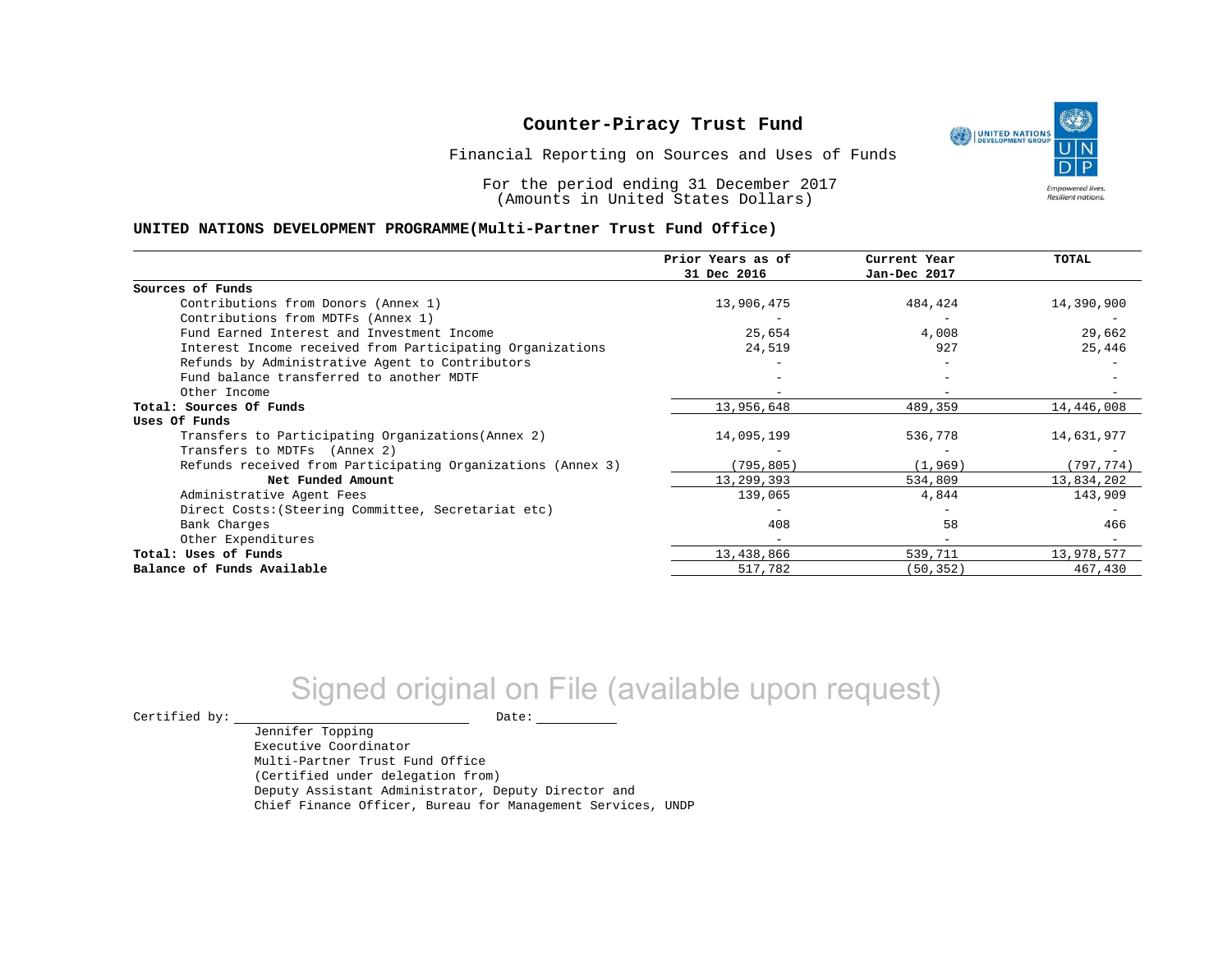

Financial Reporting on Sources and Uses of Funds

For the period ending 31 December 2017 (Amounts in United States Dollars)

### **UNITED NATIONS DEVELOPMENT PROGRAMME(Multi-Partner Trust Fund Office)**

**Annex - 1: Contributions**

|                                      | Prior Years as of | Current Year<br>Jan-Dec 2017 | TOTAL      |
|--------------------------------------|-------------------|------------------------------|------------|
|                                      | 31 Dec 2016       |                              |            |
| From Contributors                    |                   |                              |            |
| DP World                             | 99,964            |                              | 99,964     |
| GOVERNMENT OF BELGIUM                | 63,625            |                              | 63,625     |
| GOVERNMENT OF FRANCE                 | 584,860           |                              | 584,860    |
| GOVERNMENT OF GERMANY                | 2,000,000         | $\overline{\phantom{m}}$     | 2,000,000  |
| GOVERNMENT OF ITALY                  | 1,178,410         |                              | 1,178,410  |
| GOVERNMENT OF<br>JAPAN               | 1,626,800         |                              | 1,626,800  |
| GOVERNMENT OF KUWAIT                 | 445,376           |                              | 445,376    |
| GOVERNMENT OF NETHERLANDS            | 1,341,500         |                              | 1,341,500  |
| GOVERNMENT OF NORWAY                 | 1,038,585         | 167,956                      | 1,206,541  |
| GOVERNMENT OF PHILIPPINES            | 11,134            |                              | 11,134     |
| GOVERNMENT OF OATAR                  | 344,538           |                              | 344,538    |
| GOVERNMENT OF REPUBLIC OF KORE       | 1,044,538         | 200,000                      | 1,244,538  |
| GOVERNMENT OF SAUDI ARABIA           | 300,000           |                              | 300,000    |
| <b>GOVERNMENT OF SPAIN</b>           | 211,458           | 16,716                       | 228,174    |
| GOVERNMENT OF TURKEY                 | 122,269           |                              | 122,269    |
| GOVERNMENT<br>UNITED ARAB EMIR<br>OF | 890,752           |                              | 890,752    |
| GOVERNMENT OF<br>UNITED KINGDOM      | 2,104,621         | 99,752                       | 2,204,373  |
| GOVERNMENT OF UNITED STATES OF       | 498,046           | $\overline{\phantom{m}}$     | 498,046    |
| Total: Contributions                 | 13,906,475        | 484,424                      | 14,390,900 |

Signed original on File (available upon request)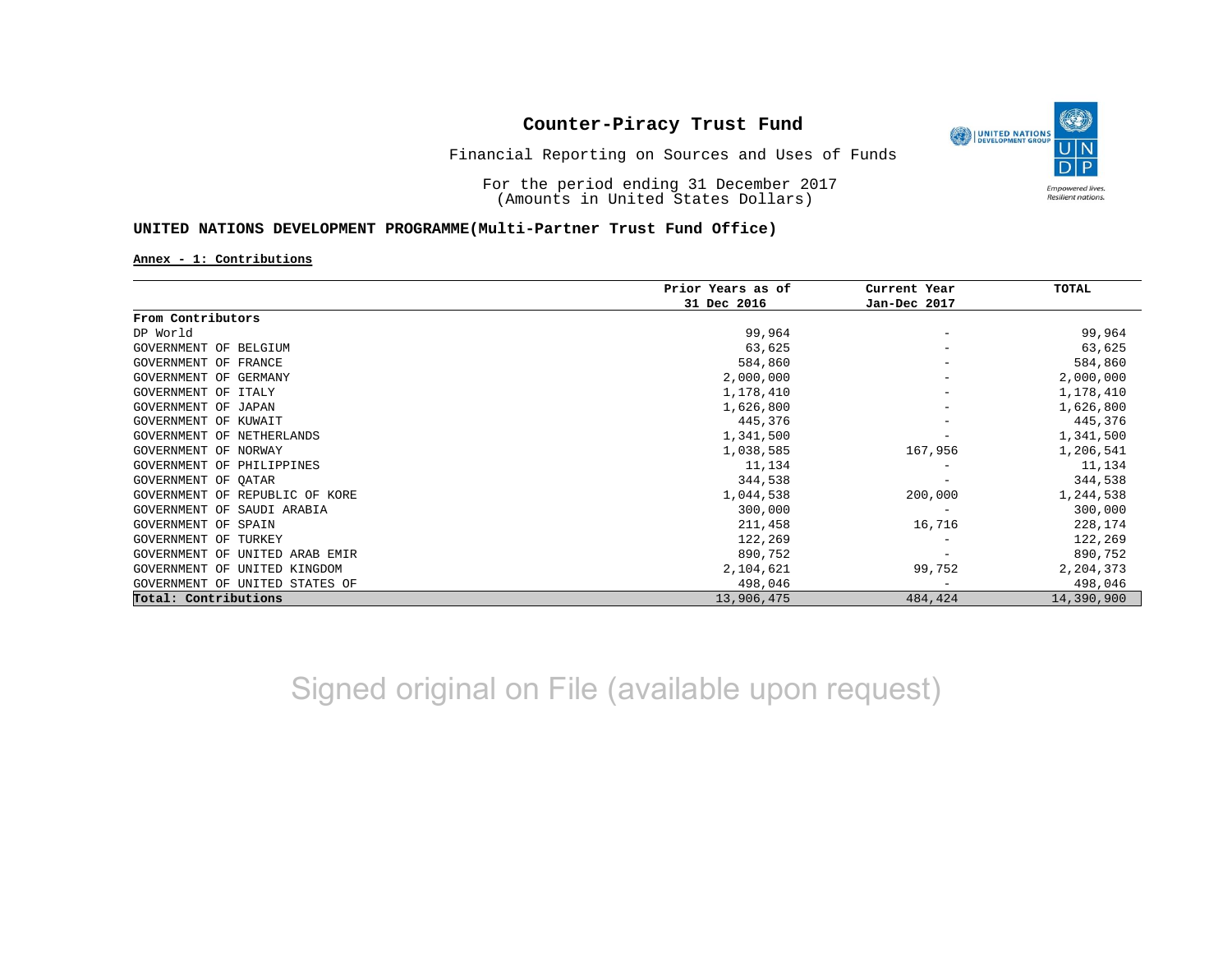

Financial Reporting on Sources and Uses of Funds

For the period ending 31 December 2017 (Amounts in United States Dollars)

### **UNITED NATIONS DEVELOPMENT PROGRAMME(Multi-Partner Trust Fund Office)**

**Annex - 2: Transfers**

|                                | Prior Years as of | Current Year             | TOTAL      |
|--------------------------------|-------------------|--------------------------|------------|
|                                | 31 Dec 2016       | Jan-Dec 2017             |            |
| To Participating Organizations |                   |                          |            |
| FAO                            | 1,550,578         | $\overline{\phantom{0}}$ | 1,550,578  |
| IMO                            | 875,887           | 36,767                   | 912,654    |
| UNDP                           | 2,165,880         | $\overline{\phantom{m}}$ | 2,165,880  |
| UNDPA                          | 64,200            | $-$                      | 64,200     |
| UNODC                          | 9,055,478         | 500,011                  | 9,555,489  |
| UNOLA                          | 383,176           | $\qquad \qquad -$        | 383,176    |
| Total Transfers                | 14,095,199        | 536,778                  | 14,631,977 |

# Signed original on File (available upon request)